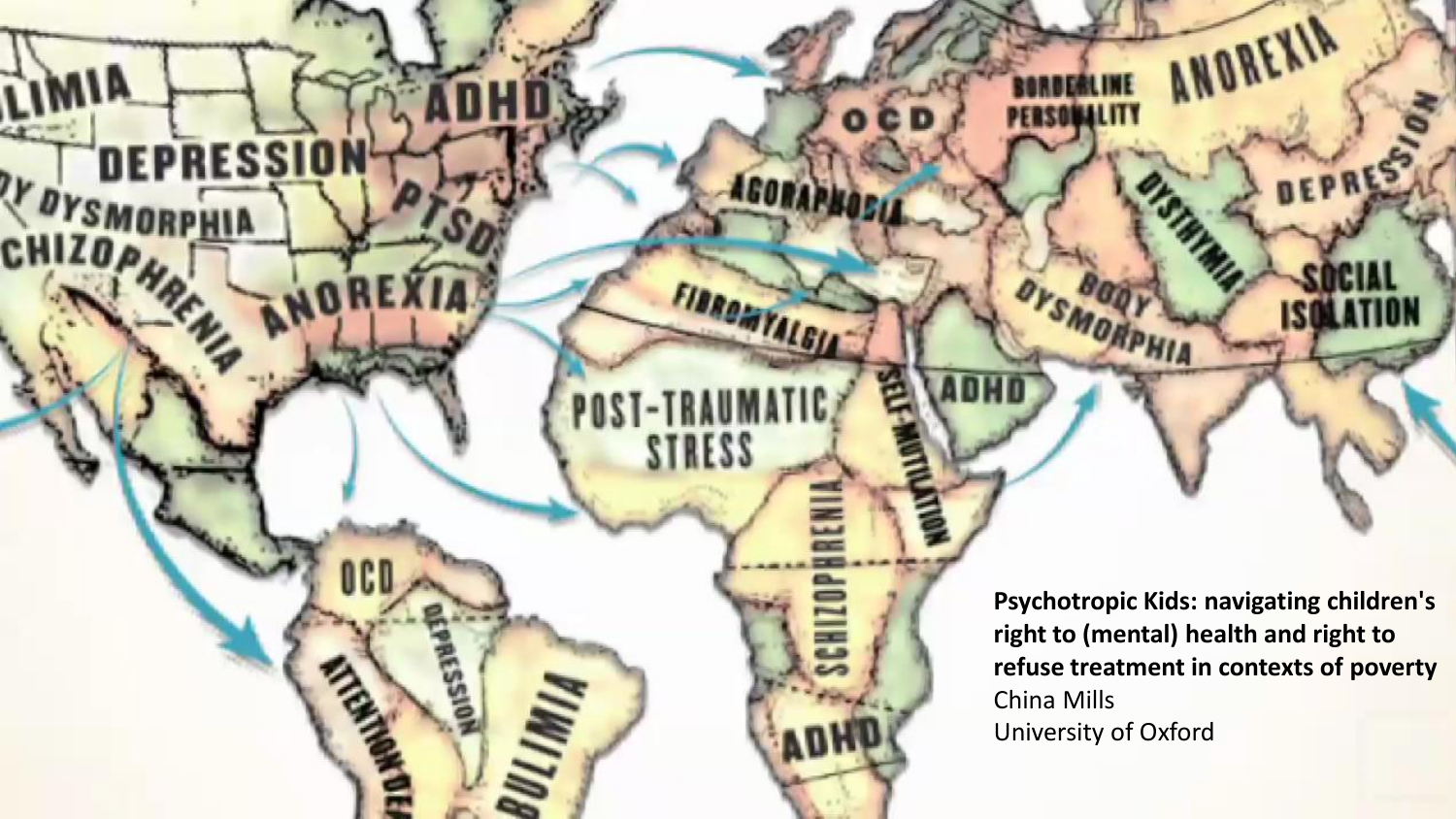

'Improving treatment for children with mental illness…is an urgent priority' (Collins and others, 2011:27)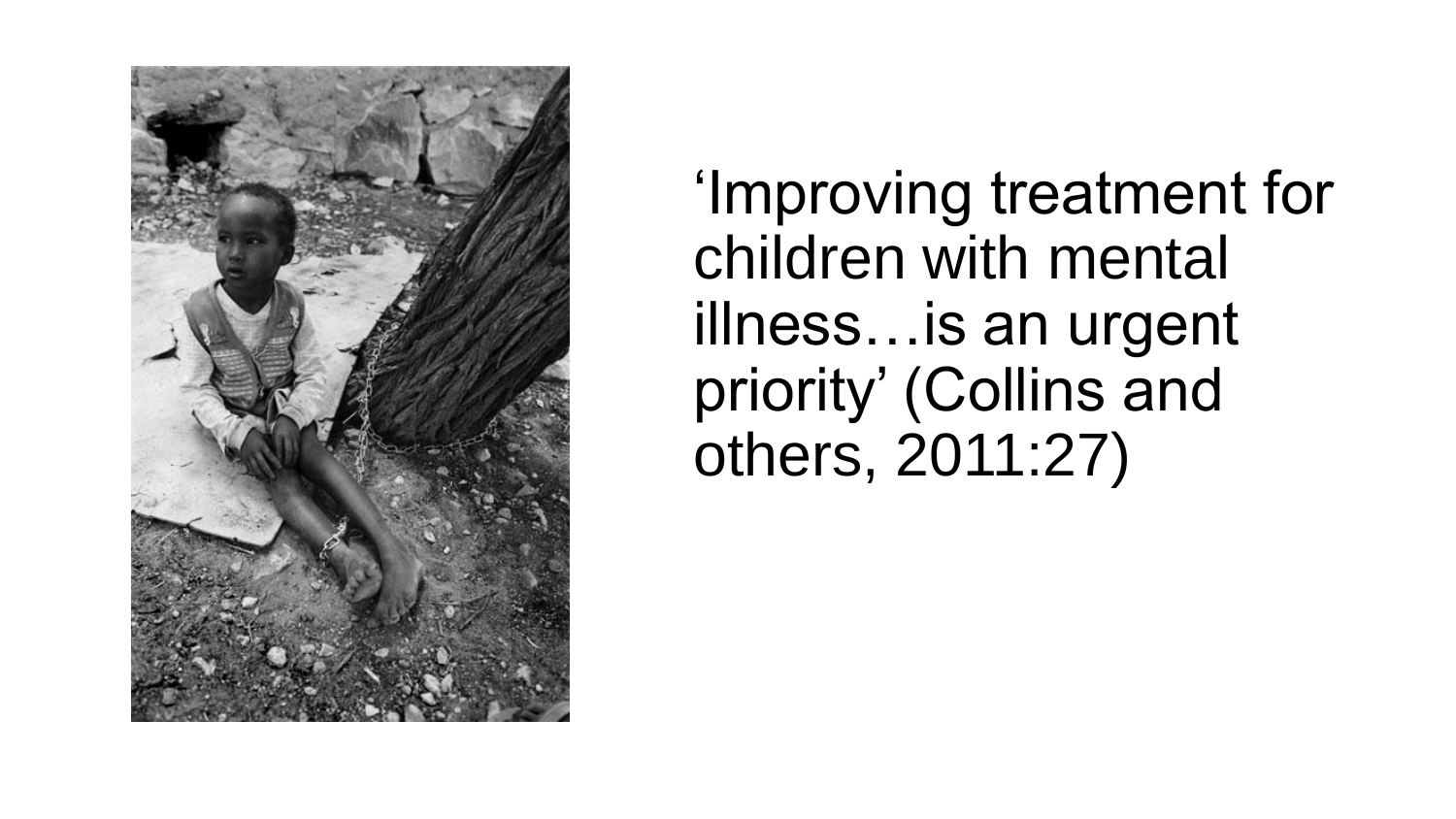'it is ironic that, although substantial investment has been made in mental health promotion and interventions for young people in many developed countries, no equivalent acknowledgement of mental health needs of young people exists in developing countries. The priorities for young people seem to be different in rich and poor countries. We disagree with this dualism. Young people in every society have mental health needs'. (Patel and others, 2007:1309–10)

Patel and others (2006:1312) call for a move beyond the 'scientific evidence base' of particular treatments (which is taken as well established), and push the 'moral case'; 'that it is unethical to deny effective, acceptable and affordable treatment to millions of persons suffering from treatable disorders'.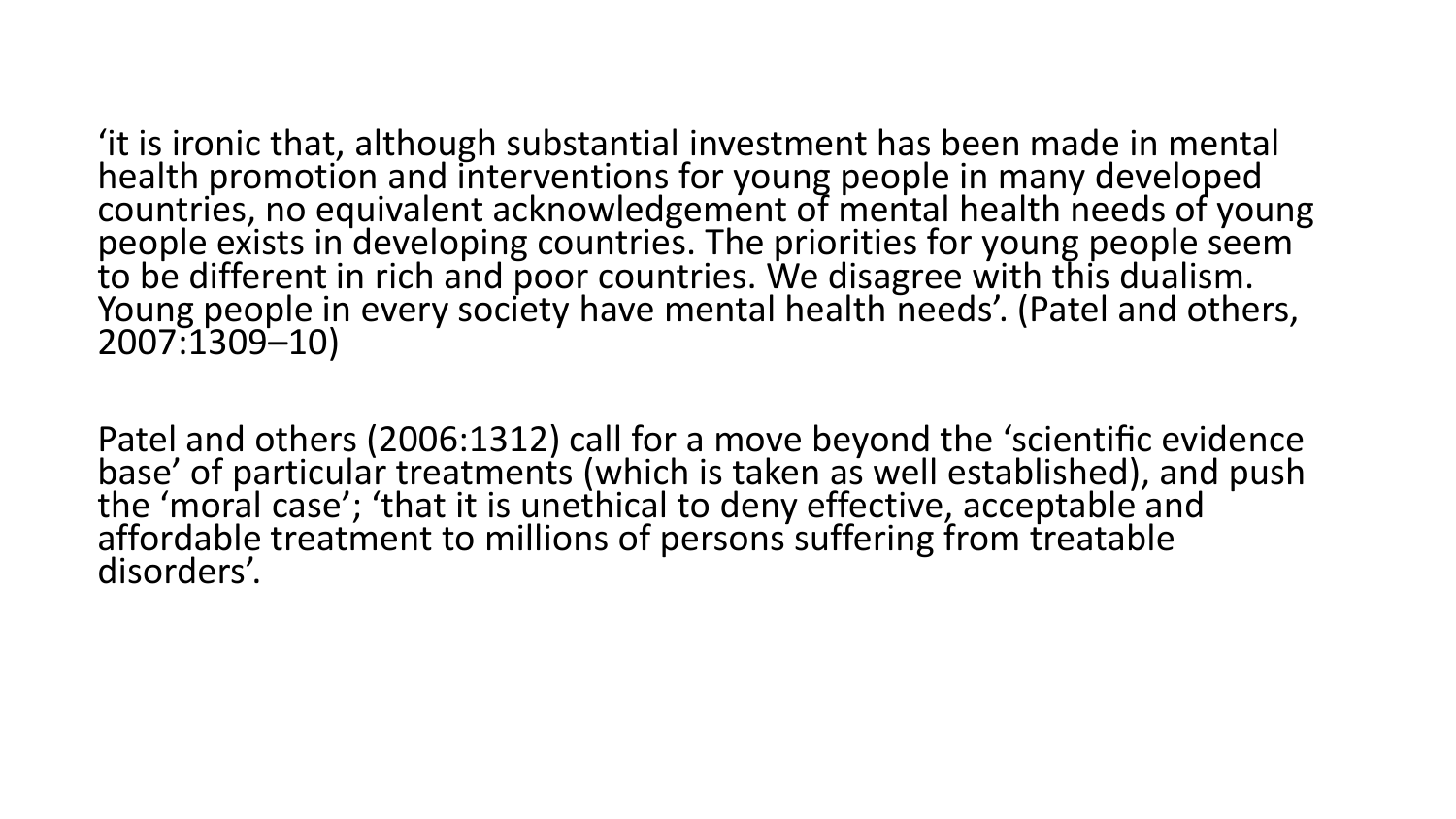# A strange irony

In countries of the global North, many people who identify as users and survivors of psychiatry are drawing attention to how some psychiatric treatments, particularly those administered against people's will, are in violation of a number of human rights – including the right to selfdetermination and bodily integrity – and thus the right to refuse treatment (a right often denied to people who are labelled as mentally ill and seen as incompetent and irrational).

This means that while the MGMH invokes children's rights to access psychiatric treatment in LAMICs, some (including some psychiatrists) call for extreme caution, if not full prohibition, in giving psychiatric drugs to children (Breggin, 2014).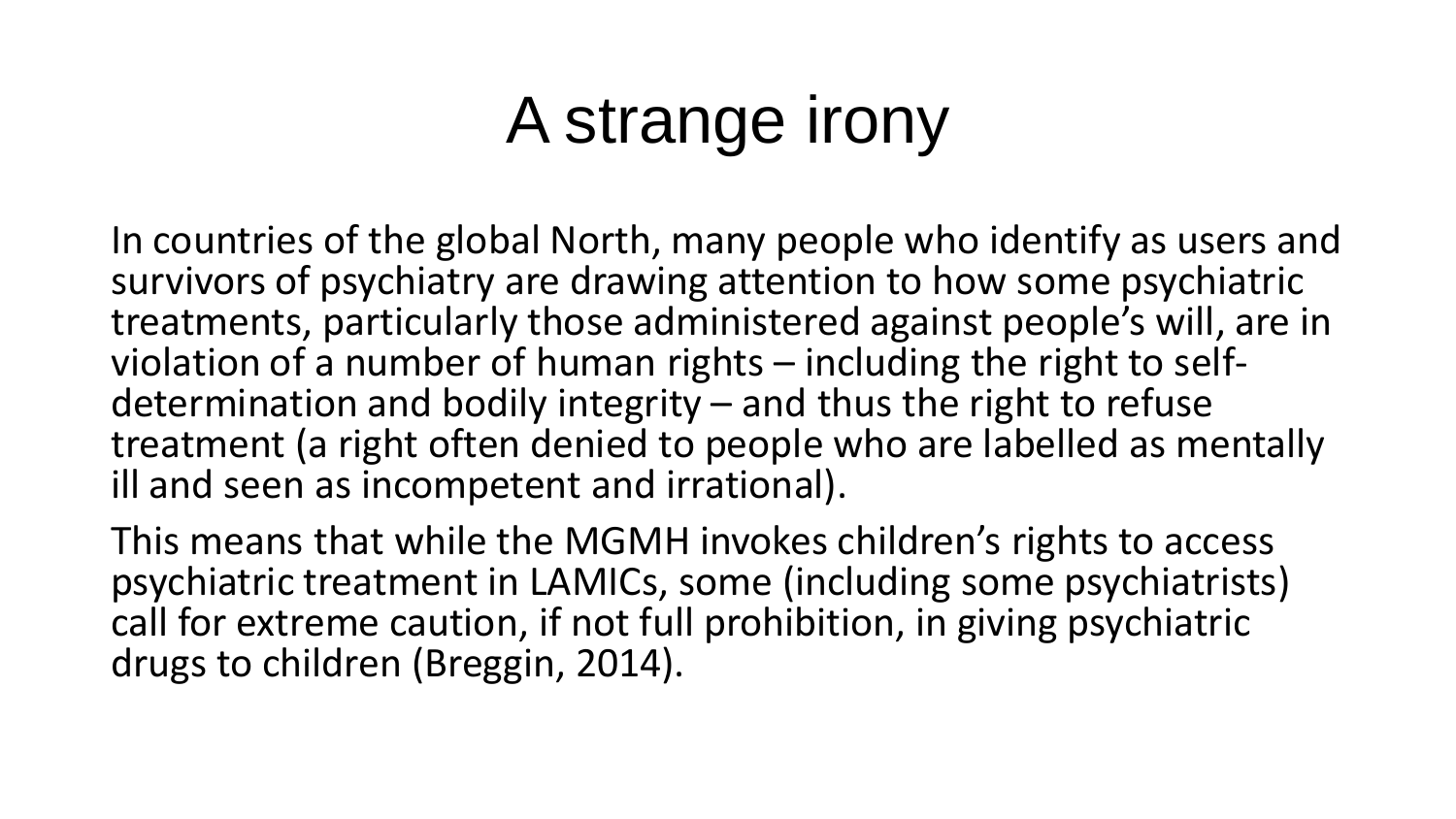

In some countries of the global North, 'mental illness' in children is framed as an 'epidemic', with up to 8 million children in the USA taking one or more psychotropic drugs (Morris and Stone, 2009).

'no convincing evidence that psychiatric disorders or symptoms are caused by a chemical imbalance and no evidence that psychiatric drugs exert their effects by correcting such an imbalance' (Moncrieff, 2009:101).

Psychiatric drugs, like any psychoactive substances, alter brain chemistry through intoxication (Moncrieff, 2009), disrupting normal brain function and constituting, for Breggin (2008), the 'brain-disabling' principles of psychiatric medications.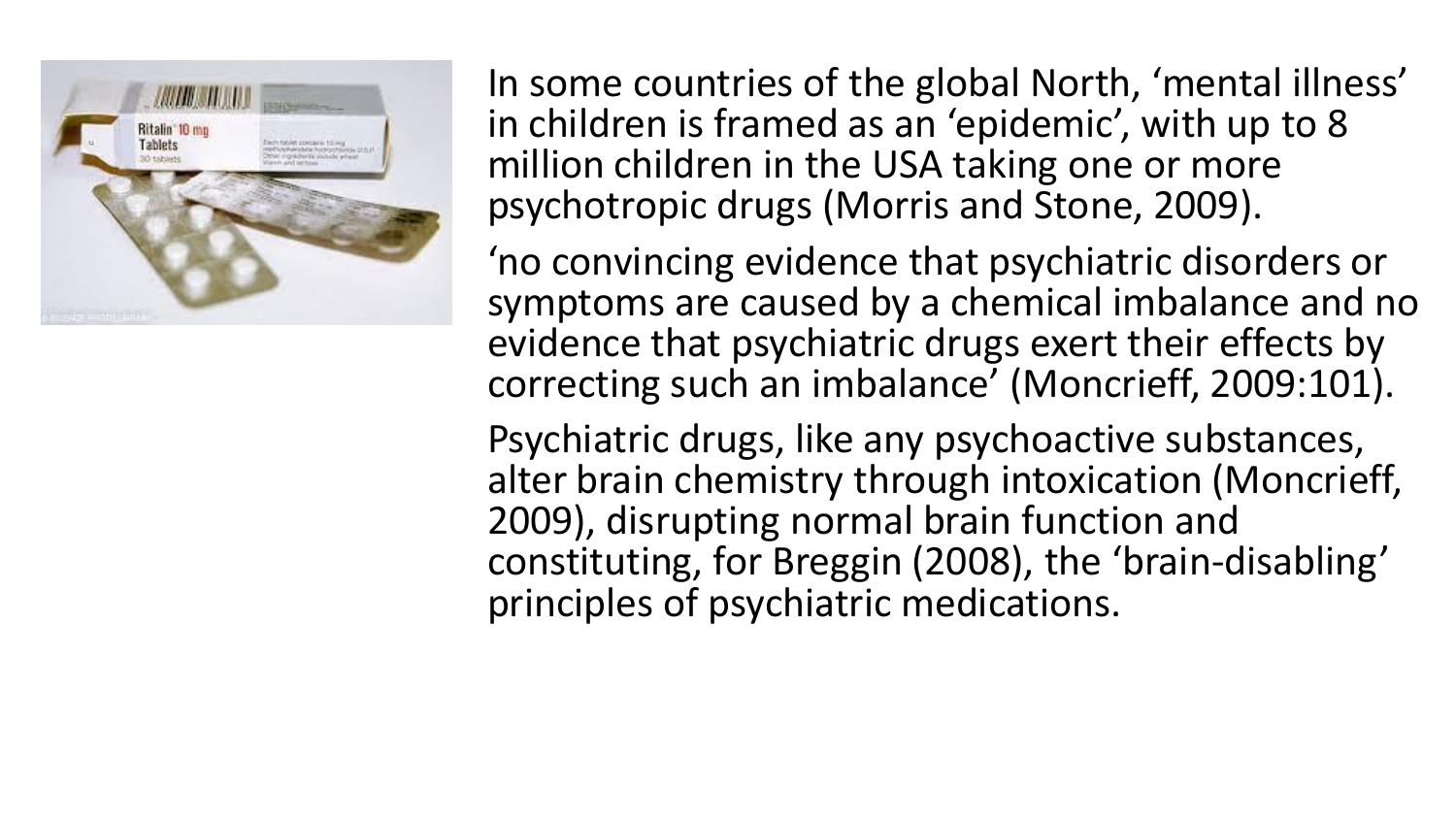'[t]here are no specific cognitive, metabolic or neurological markers and no medical tests for Attention Deficit Hyperactivity Disorder (ADHD)' — the diagnosis which warrants the most prescriptions of stimulants (Timimi and Taylor, 2004:8).

In the USA, 3.5 million children take stimulants for ADHD (Whitaker, 2010). Sami Timimi (2002) points out that stimulants are highly addictive and have no proven long-term benefit for children, and research into the long-term effects of stimulant use in children has found; suppressed growth, tics, sudden cardiac death, dullness, anxiety, and psychosis; as well as atrophy of the brain, apathy and depression (Breggin, 2002, 2008, also see Breggin, 2014).

Because they are psychoactive substances, 'the drugs used to treat ADHD are the same [chemically] as speed and cocaine. We react with horror to the idea that our kids would use such drugs, but don't react about drugs such as Ritalin being given to them, by doctors'. (Healy, cited in Fowler, 2010:21)

'ADHD is not a valid diagnostic category that meets the criteria for a medical syndrome' (Breggin, 2014; also see Baughman and Hovey, 2006; Breggin, 2008a; Whitely, 2010)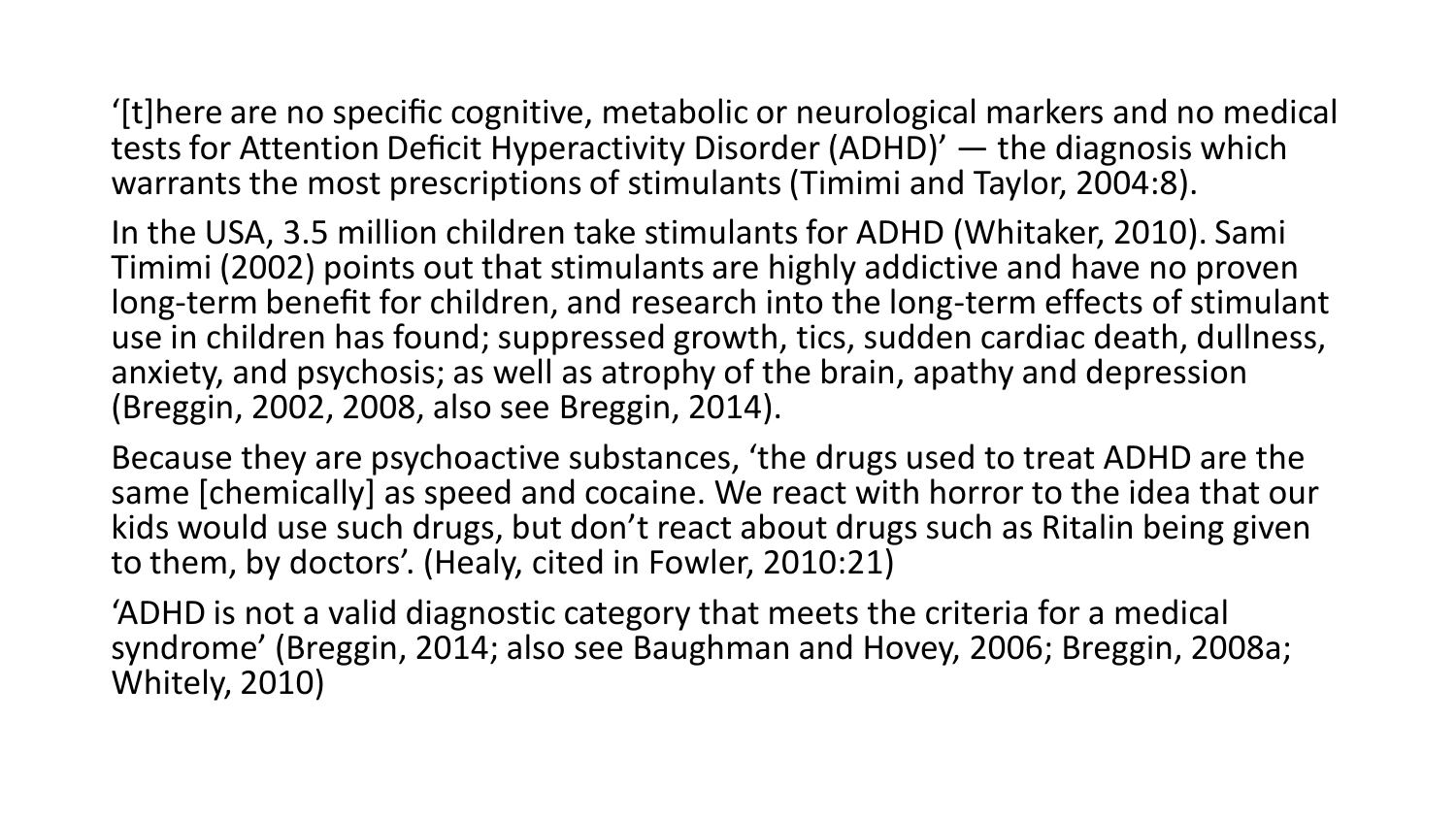Despite this, many proponents of GMH argue that a 'strong body of evidence from high-income countries (HICs) suggests that AD/HD is a neurobiological syndrome', and thus a 'crucial aspect of access to effective treatment for AD/HD is access to the psychostimulants and other pharmacological agents' (Flisher and others, 2010:1&5).

The World Health Report (2001a:xii) states that 'essential psychotropic drugs should be provided and made constantly available at all levels of health care. These medicines should be included in every country's essential drugs list…They often provide the first-line treatment, especially in situations where psychosocial interventions and highly skilled professionals are unavailable'.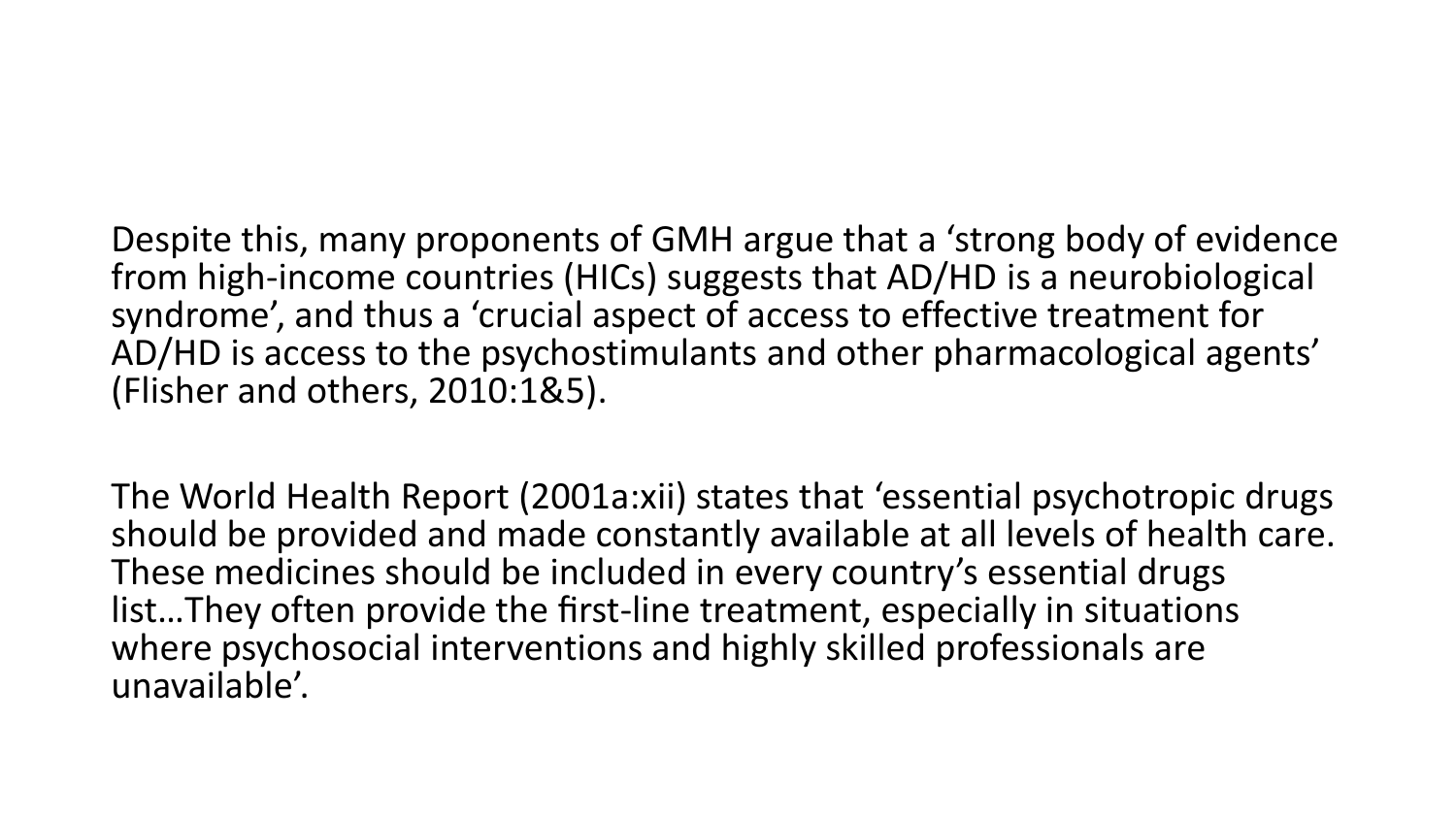# **Children who can't refuse**

Devereux notes this 'catch 22 by which patients whose competence is in doubt will be found rational if they accept the doctor's proposal but incompetent if they reject professional advice'. Thus, despite the recognition of children as subjects of rights within statute law, case law, on which much clinical practice is based, gives children fewer and fewer choices regarding their own treatment, meaning that young people under 18 'now have no right to refuse treatment'.

Dickenson points out that 'If people have rights, it is not because they pass a rationality test'.

J.A. Deverux, D.P.H. Jones and D.L. Dickenson, 'Can Children Withhold Consent to Treatment?' (1993) 306 *British Medical Journal* 1459.

D. Dickenson, 'Children's Informed Consent to Treatment: is the Law an Ass?' (1994) 20 *Journal of Medical Ethics* 205.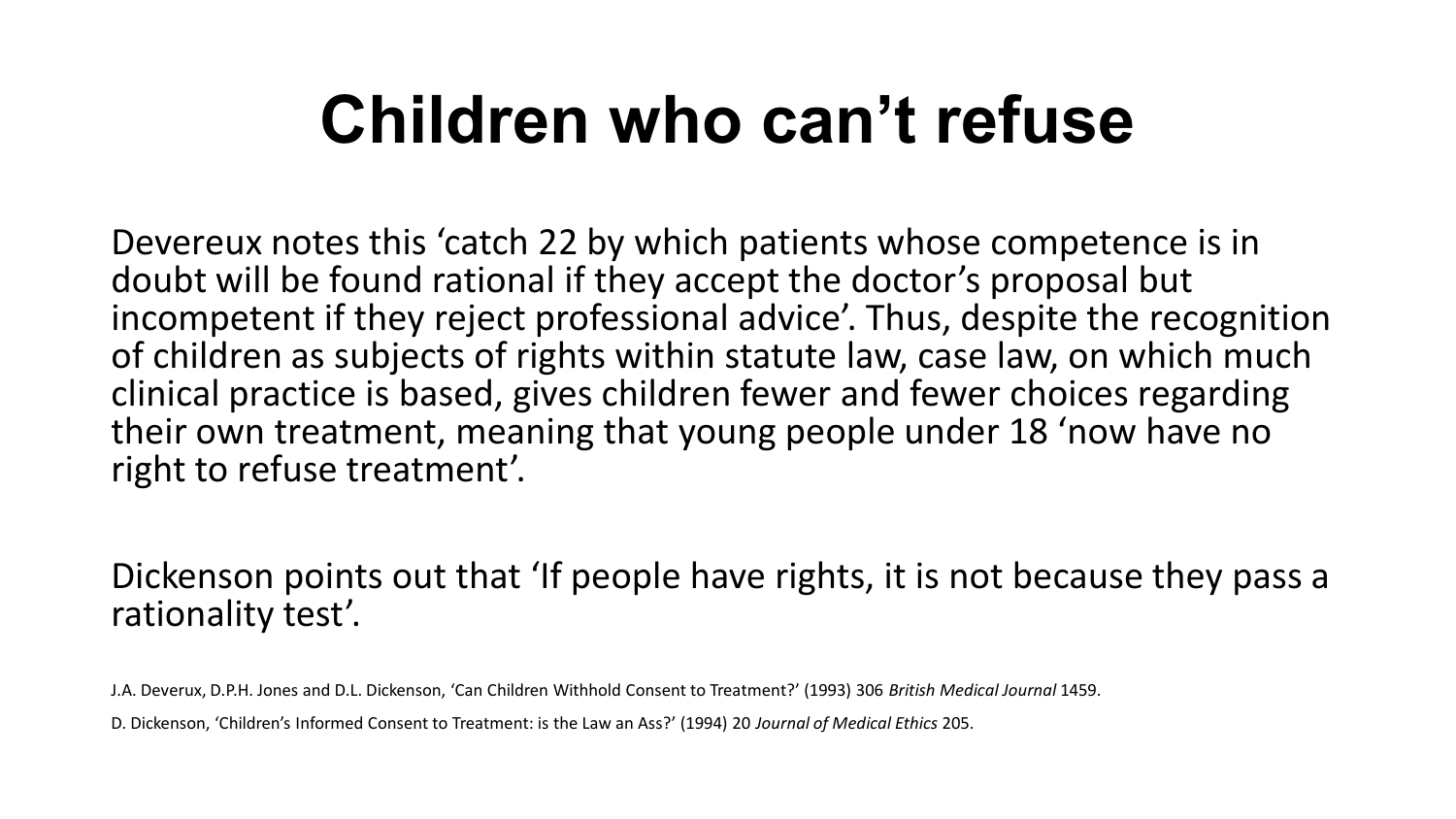# **'Outside' rights**

In framing experiences (such as psychosis) as irrational, as outside the realm of 'normal' childhood experiences, and thus outside the parameters of child rights, seems to enable violence against children in the name of 'treatment' to coexist alongside the strong push for children's rights (Spandler and Calton, 2009). Such children are then subjected to 'treatment' that outside of this psychiatric 'state of exception' would be constituted as legal battery and child abuse (Spandler and Calton, 2009).

For, Schrag and Divoky (1981:36), due to psychiatric diagnosis, 'millions of children are no longer regarded as part of the ordinary spectrum... but as people who are qualitatively different from the "normal" population'. Here, then, the location of children's distress within their so-called chemically imbalanced brain, not only denies the potentially personal or social meanings and causes of distress but also denies the potential psychiatric and iatrogenic causes of impairment.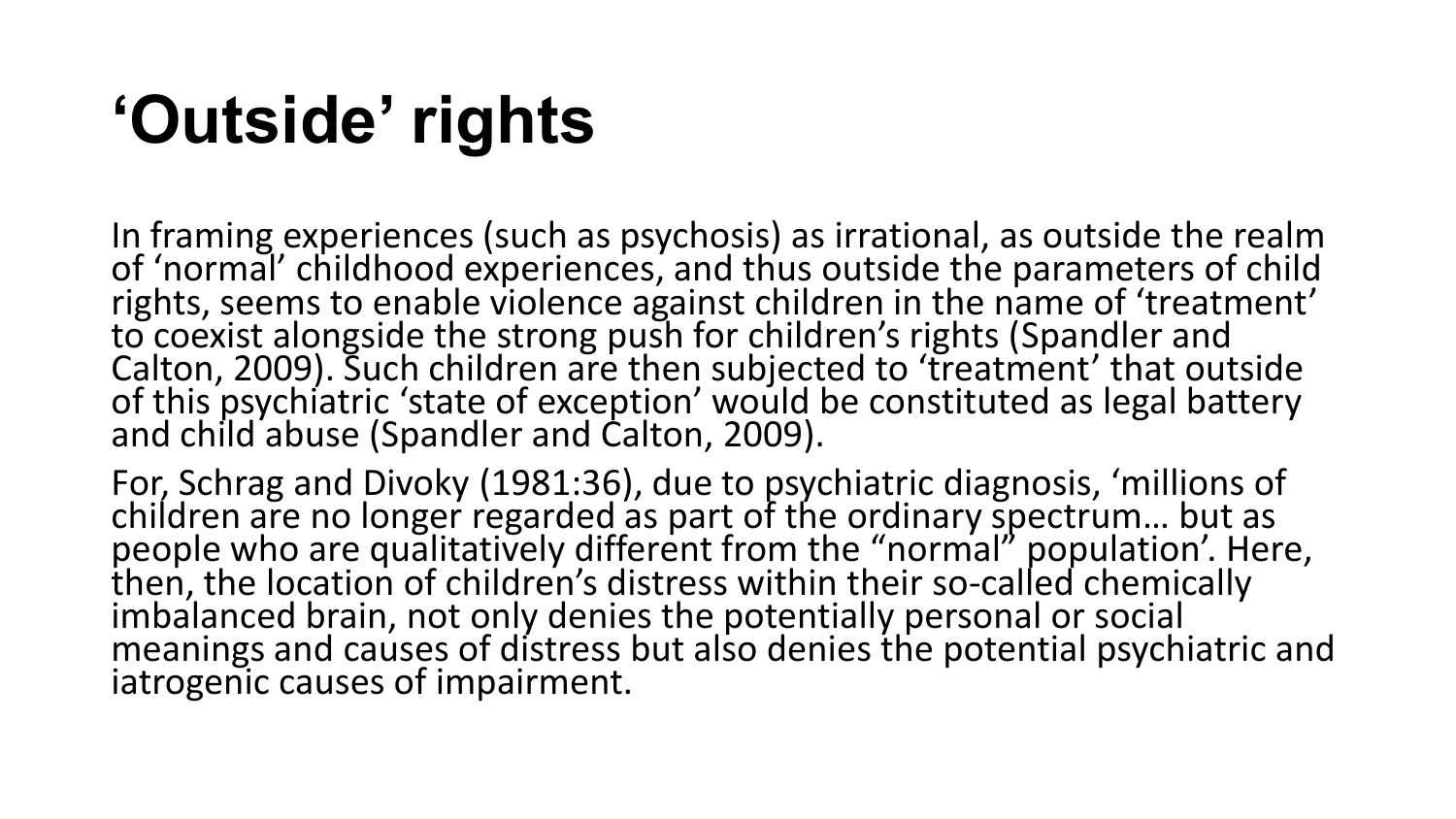# **'across all cultural contexts…'**

'children with a clinical diagnosis of ADHD are identifiable in developing countries and that they show similar problematic behaviors as in developed countries' (Wilcox and others, 2007:1608)

When ADHD is described as 'a neurobiological syndrome' that 'affects individuals… across all cultural contexts', the 'scale up' in global access to psychostimulants is seemingly justified (Flisher and others, 2010:1&6).

### This allows the WHO (2001b:33) to claim that,

since child mental health symptoms do not differ significantly across cultures, it is feasible to use expertise from child psychiatry services in developed countries to compile training packages for primary care workers in developing countries.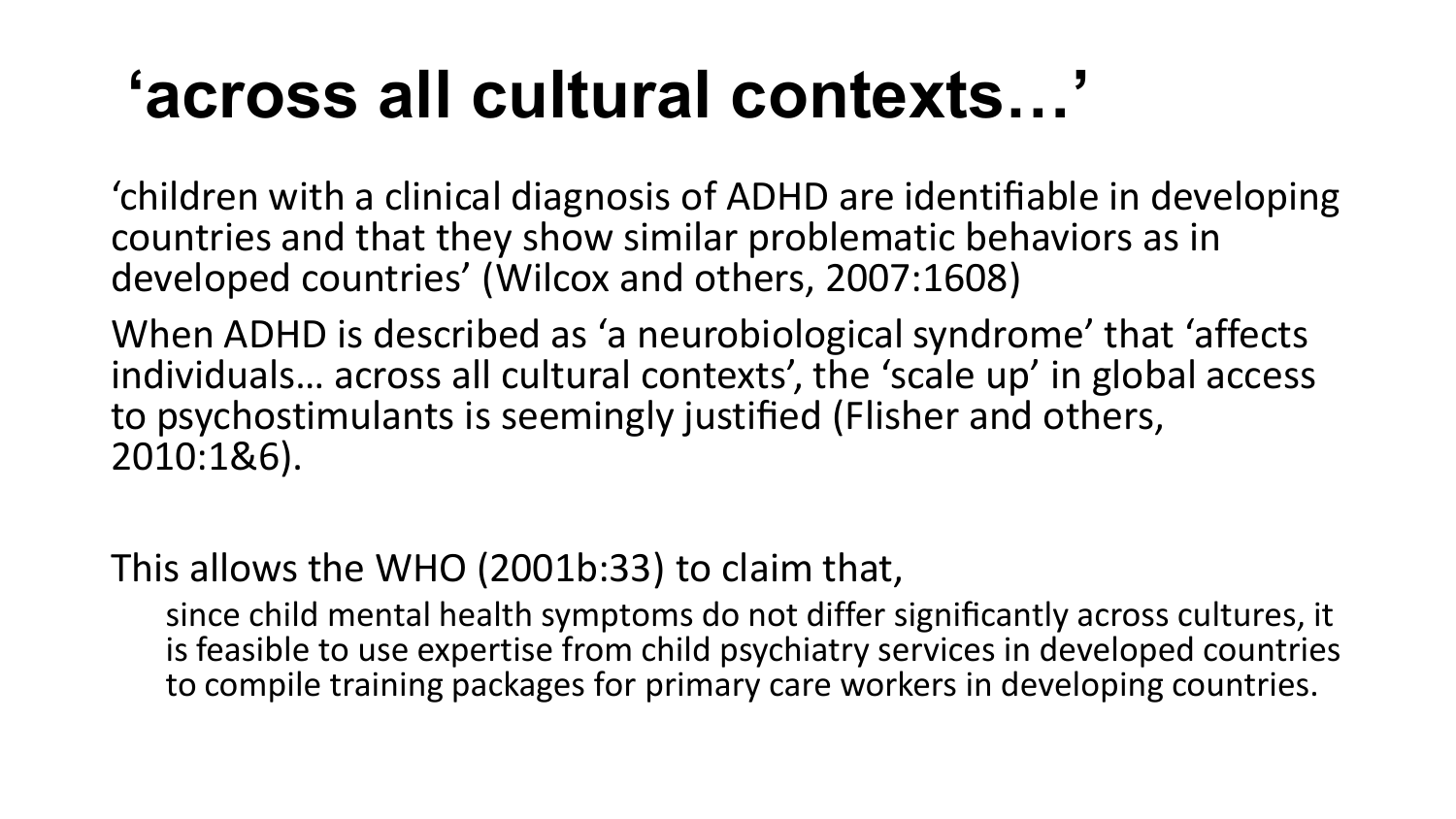## **New categories of childhood**

The attribution of distress to the individual child's brain chemistry has been criticised from many quarters; as a means of diverting attention from the social conditions and inequalities that may lead to distress (Parker, 1997); as a mechanism for pathologising and medicalising children's behaviour, widening the boundaries of abnormality (Timimi, 2002); as a means to depoliticise children's distress, preventing it from being read as personally and politically meaningful (Johnstone, 1997); and as allowing simple technical solutions to be advanced  $-$  'pills for life's ills' (Moncrieff, 2009:105).

The increasing role that psychotropic drugs play in children's lives brings into being new categories of childhood, new ways to be a child (Timimi, 2005; Timimi and Maitra, 2005).

Arora and Mackay (2004), in their discussion with children with an ADHD diagnosis, found many children associated controlling their behaviour through taking medication. This may work to reduce a child's sense of agency, leading them to internalise 'a potentially lifelong script of disability', which 'exposes children to a plethora of untested, possibly harmful, psychotropic medications' (Timimi and Maitra, 2005:22).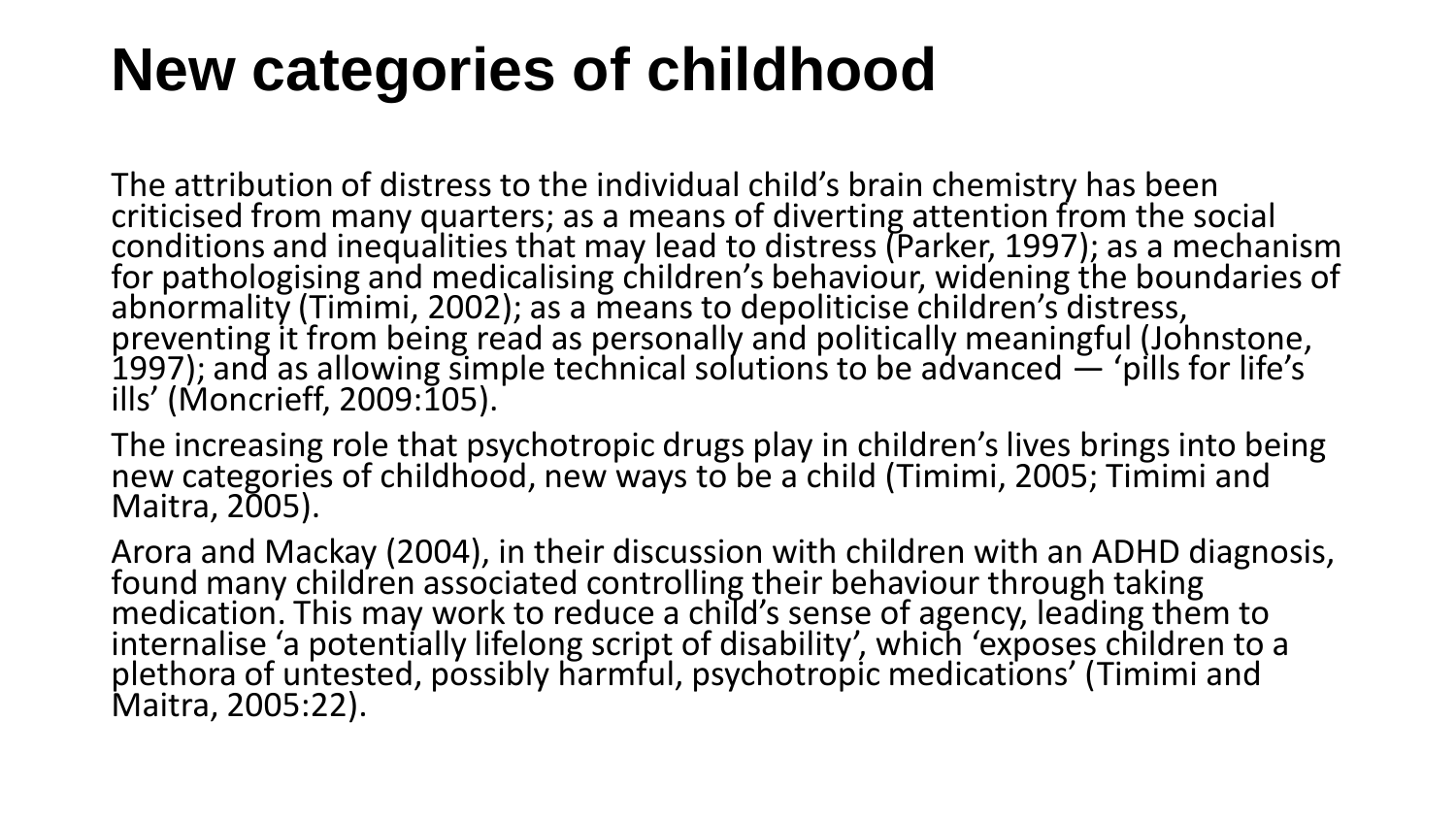*"They did'nae believe things I was saying, they said it was all in my head but I tried to tell them it was real to me, that was what was happening. I tried to tell people but I was never believed about the abuse. And I sort of shut up and I stopped talking about them" (cited in Mills, 2102: 451).*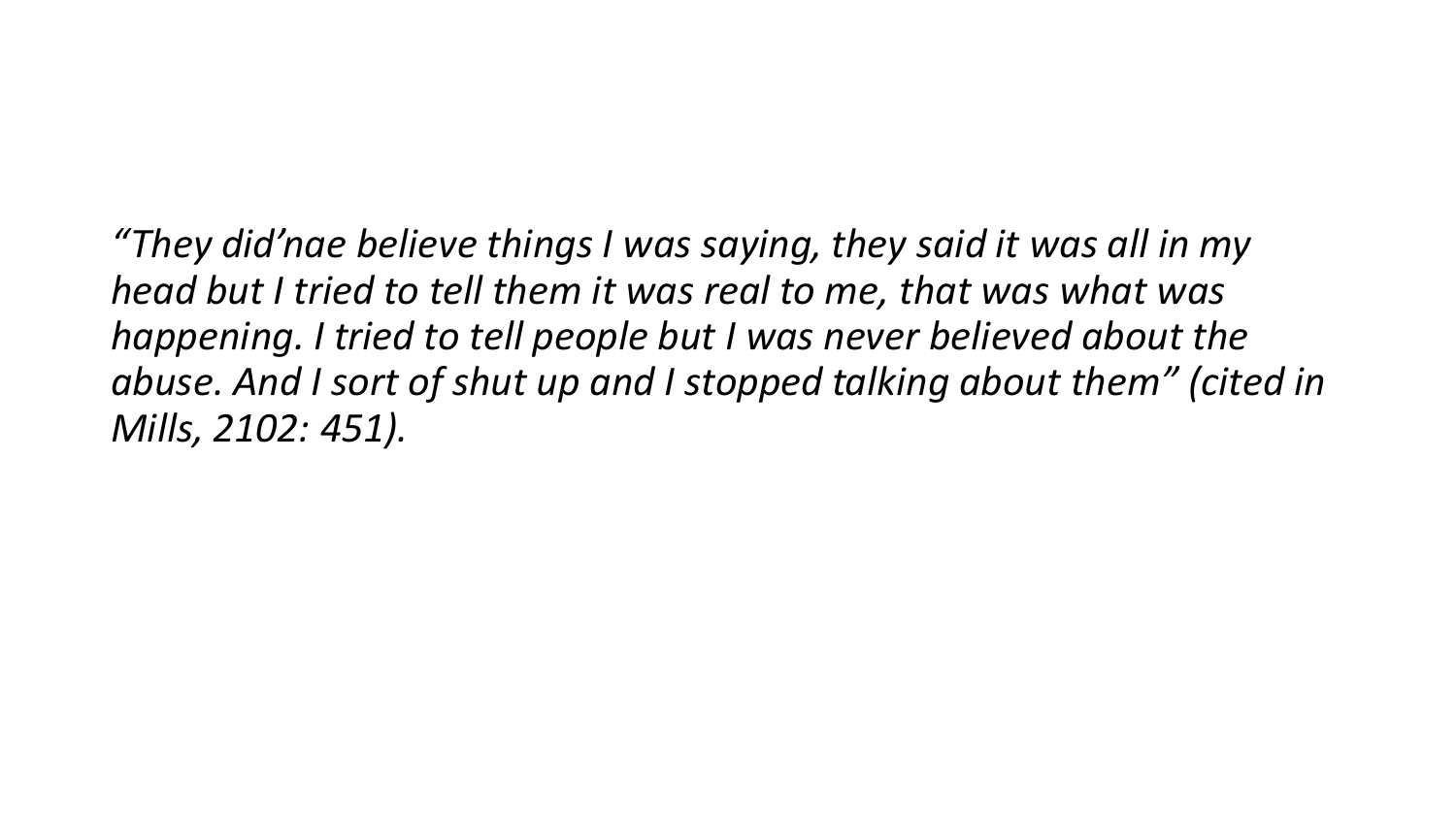# **'From mother to brain'…**

The diagnosis of ADHD is often justified as reducing blame for children's 'bad' behaviour on parents (usually mothers) — a 'transformation of blame, from mother to brain' (Singh, 2004:1194). Here mothers are encouraged 'to reconfigure their mothering in line with a bio- logical narrative of behavioral causation' (Singh, 2004:1202).

However, for Singh (2004:1204), this medicalisation of mothering and of (most often) boys' behaviour, may actually increase mother-blame as it is 'built on the back of an oppressive cultural ideology of the good mother'. This is a cultural ideology that may travel with GMH, as alternative ways of knowing children, of child-rearing practices, and of understanding well-being are pushed aside (Breggin, 2002; Timimi, 2002).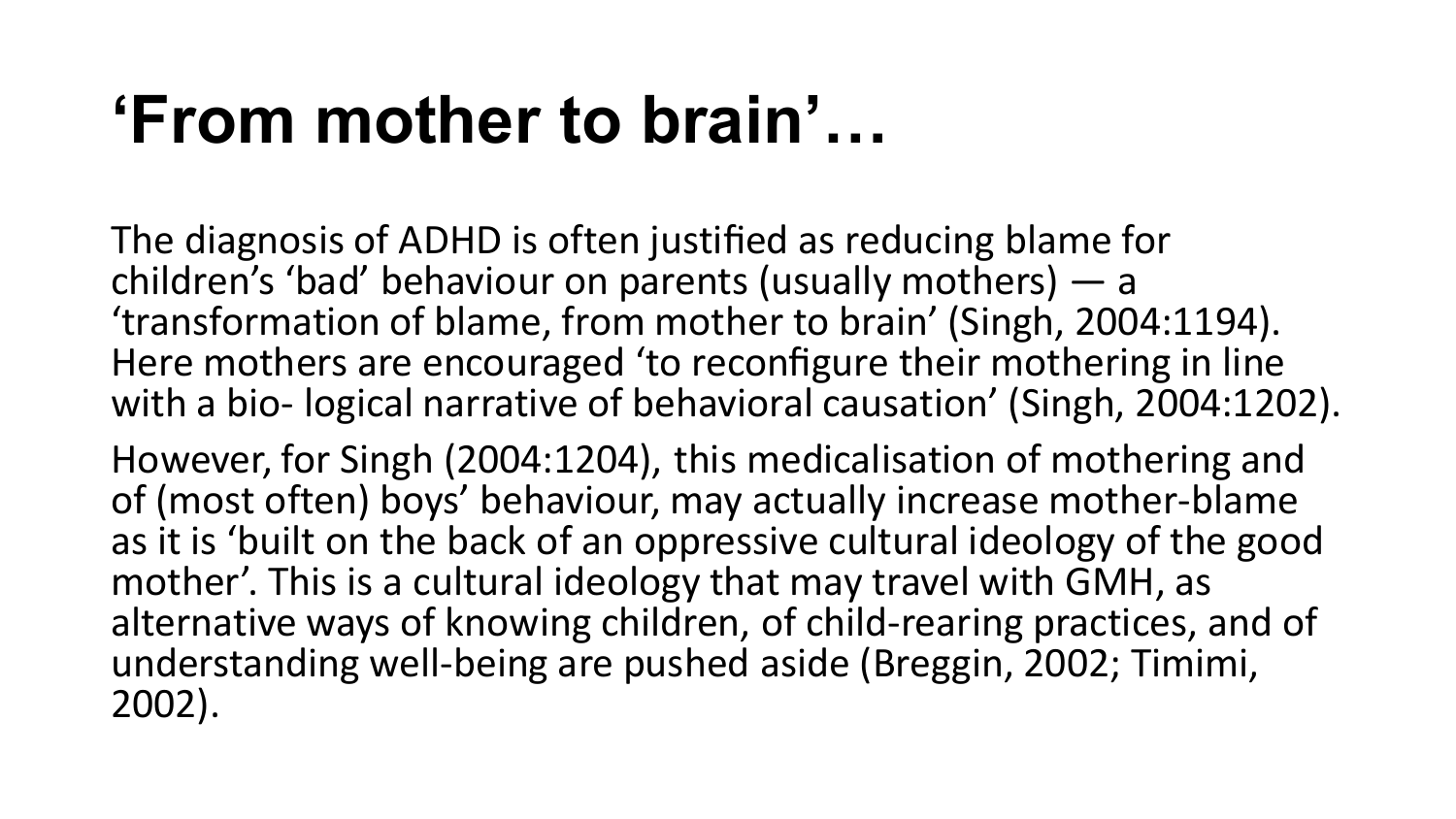# **Less than human**

Various studies have found that to lay members of the public biological explanations may imply that those who experience distress are less human, 'almost another species'; strengthen the stereotype that they are dangerous and unpredictable; lead to desire for social distance; and provoke harsher treatment from others, in comparison to an explanation that emphasizes the psychological or the social, such as distress as a response to trauma (Read et al., 2006:313; Angermeyer and Matschinger, 2005; Fernando, 2010).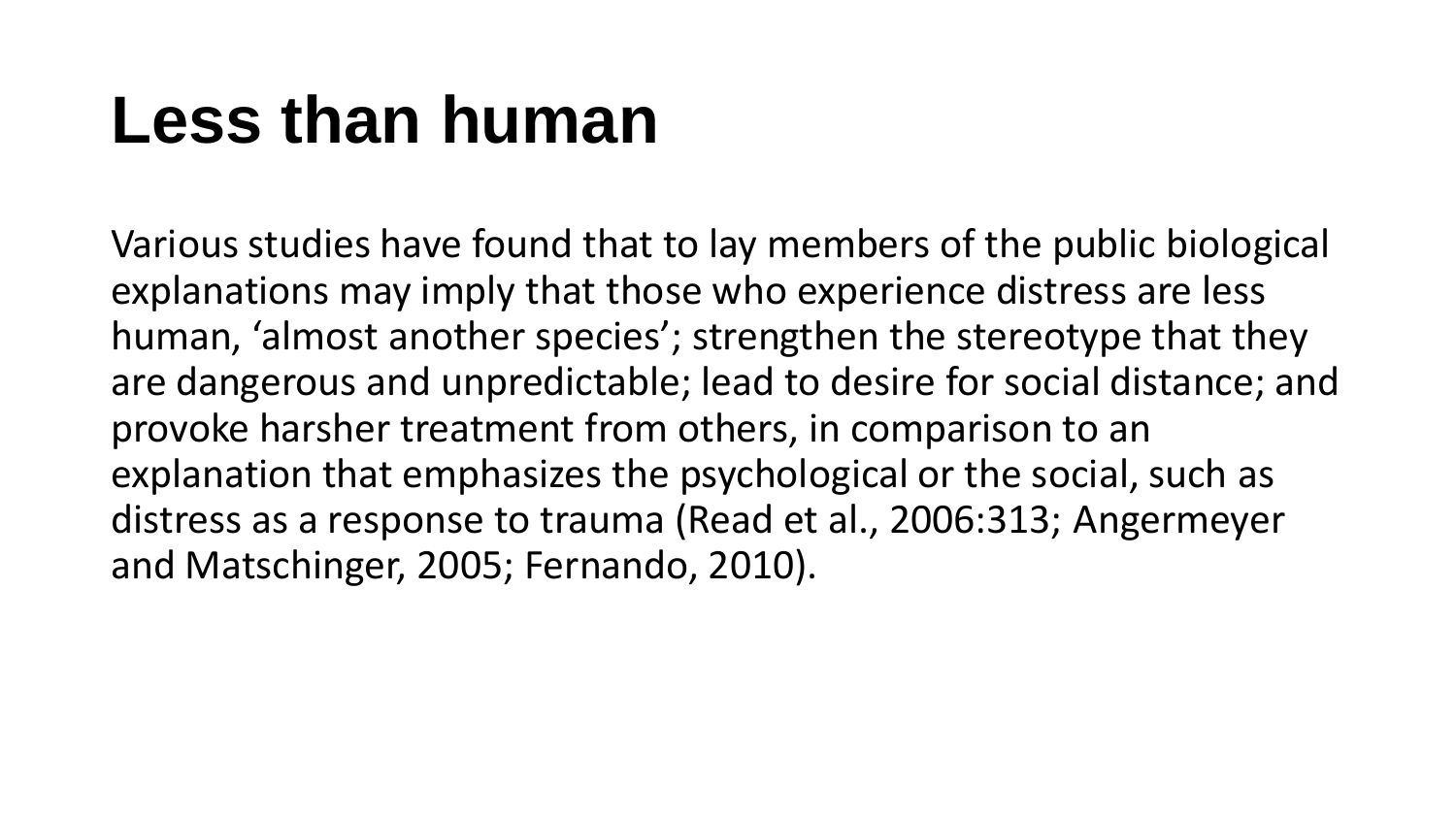classifications and labels provide the conceptual tools with which children understand themselves, how they negotiate local support within communities, and how others relate to children. If these labels focus on pathology and vulnerability this may render children as passive victims, both preventing children from accessing resilience-building resources, and potentially transforming 'the social landscape in which children give meaning to loss and difficult experiences' (Skovdal, 2012: 461). Thus, while the recognition of children's agency seems to enhance that agency, the misrecognition of children as victims may render them powerless (Skovdal, 2012), and, as we have explored, increasingly reliant on professional expertise and psychiatric medications.

Skovdal, M. (2012). Pathologising healthy children? A review of the literature exploring the mental health of HIV-affected children in sub-Saharan Africa. *Transcultural Psychiatry,* 49(3-4): 461-491.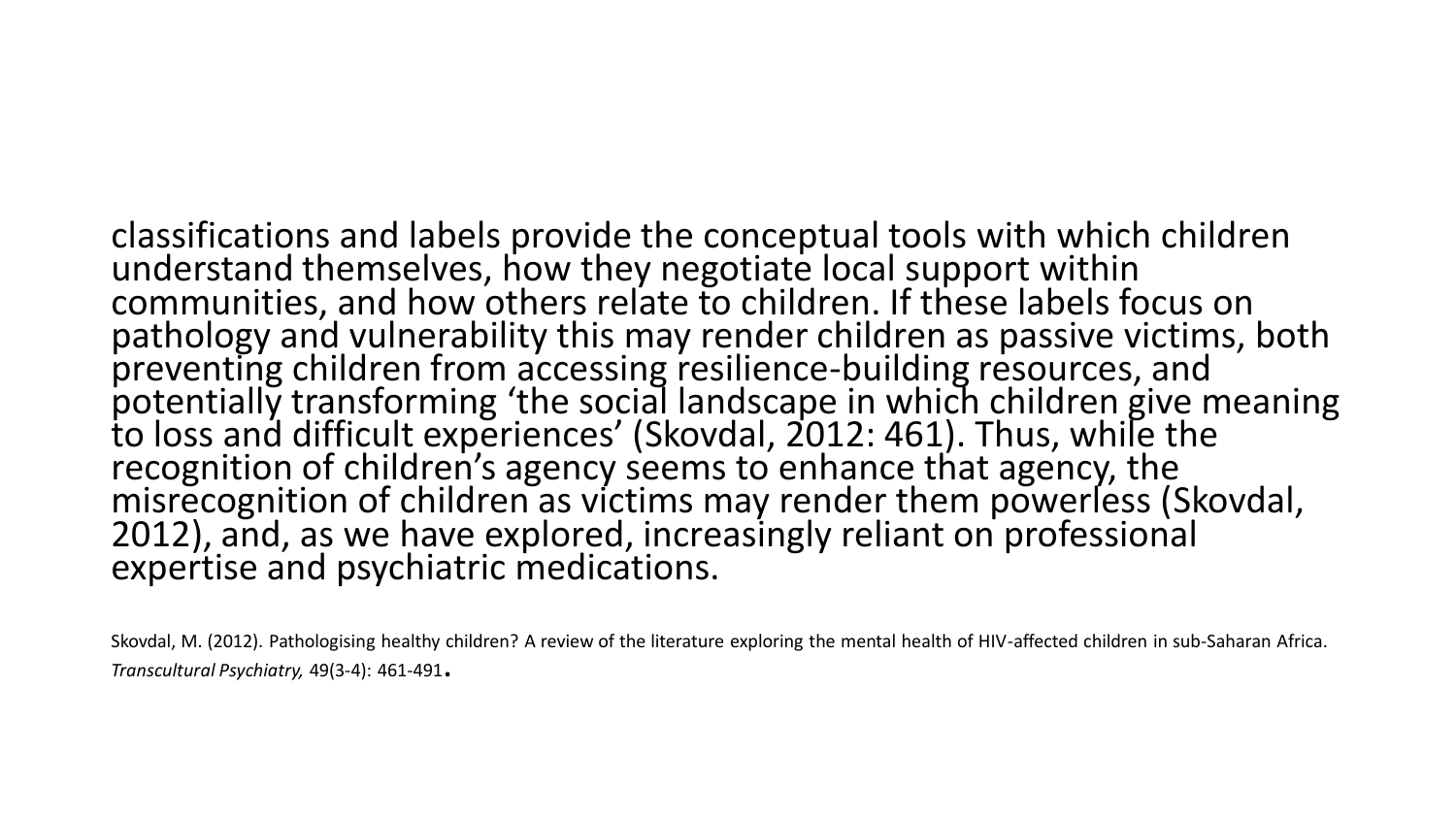# **Psychiatrizing Poverty**

Furedi (2004:27) notes, it seems that 'society is much more comfortable dealing with poverty as a mental health problem rather than a social issue'.

In rural Indian clinics, the local expression of 'uljhan' with its nuanced meanings of unfulfilled economic ambitions, and its increase in the current 'cash-crop environment' leading to family tensions, came to be translated, from Hindi to English, as psychiatric categories of Anxiety and Depression (Jain & Jadhav, 2009:72).

Welfare and poverty are 'being redefined from an economic problem to a medicalized one' (Schram, 2000), where interventions are often reconfigured from resource distribution to individual behaviour modification, increasingly through medications.

However, 'there are real dangers in characterizing the poverty population as primarily a population of people who are psychologically disabled' (Schram, 2000:92)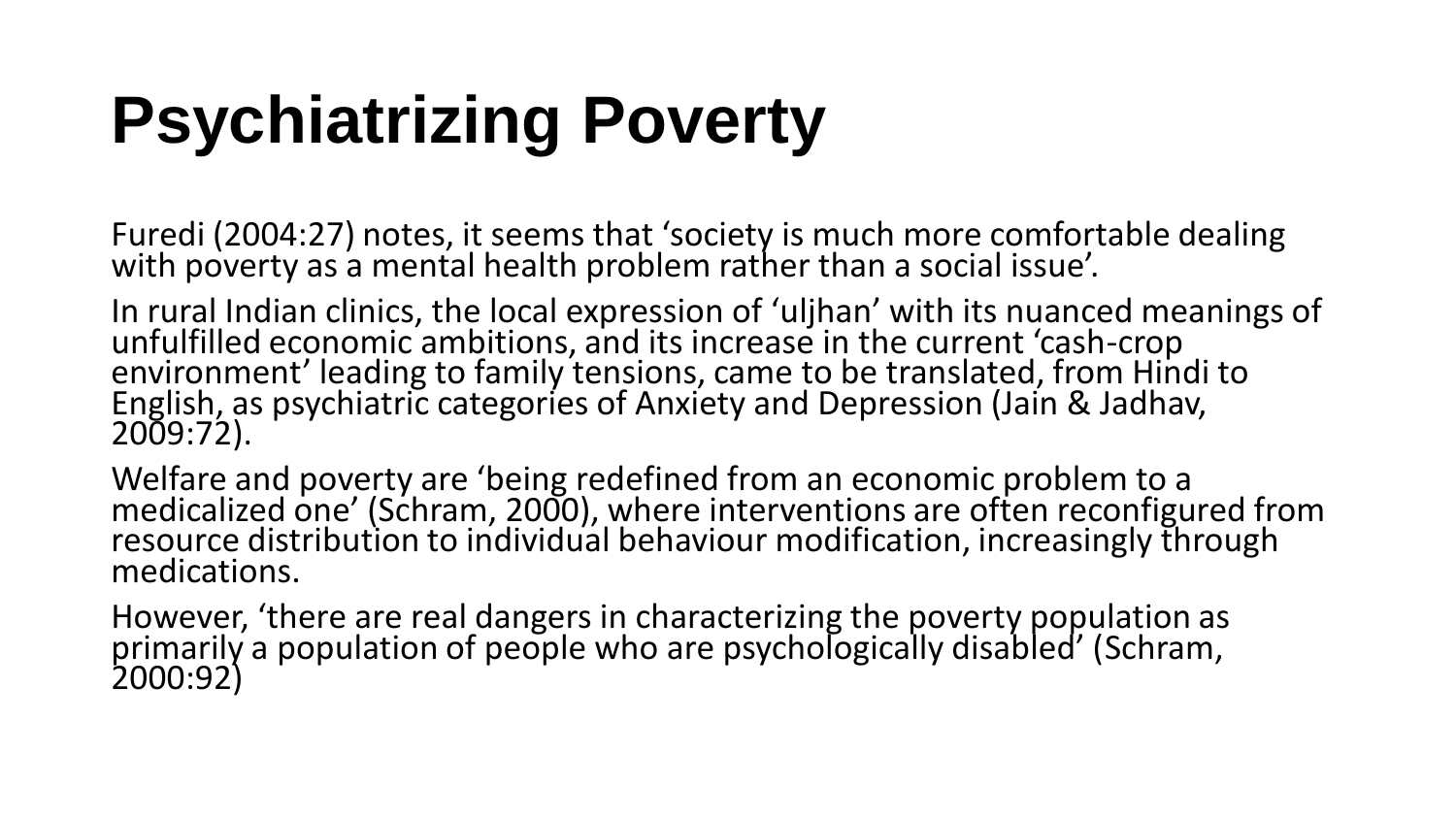we are led to wonder about the legitimacy of the call for equity in the global psychiatrisation of children, and to question whether every child should have the right to a psychotropic childhood.